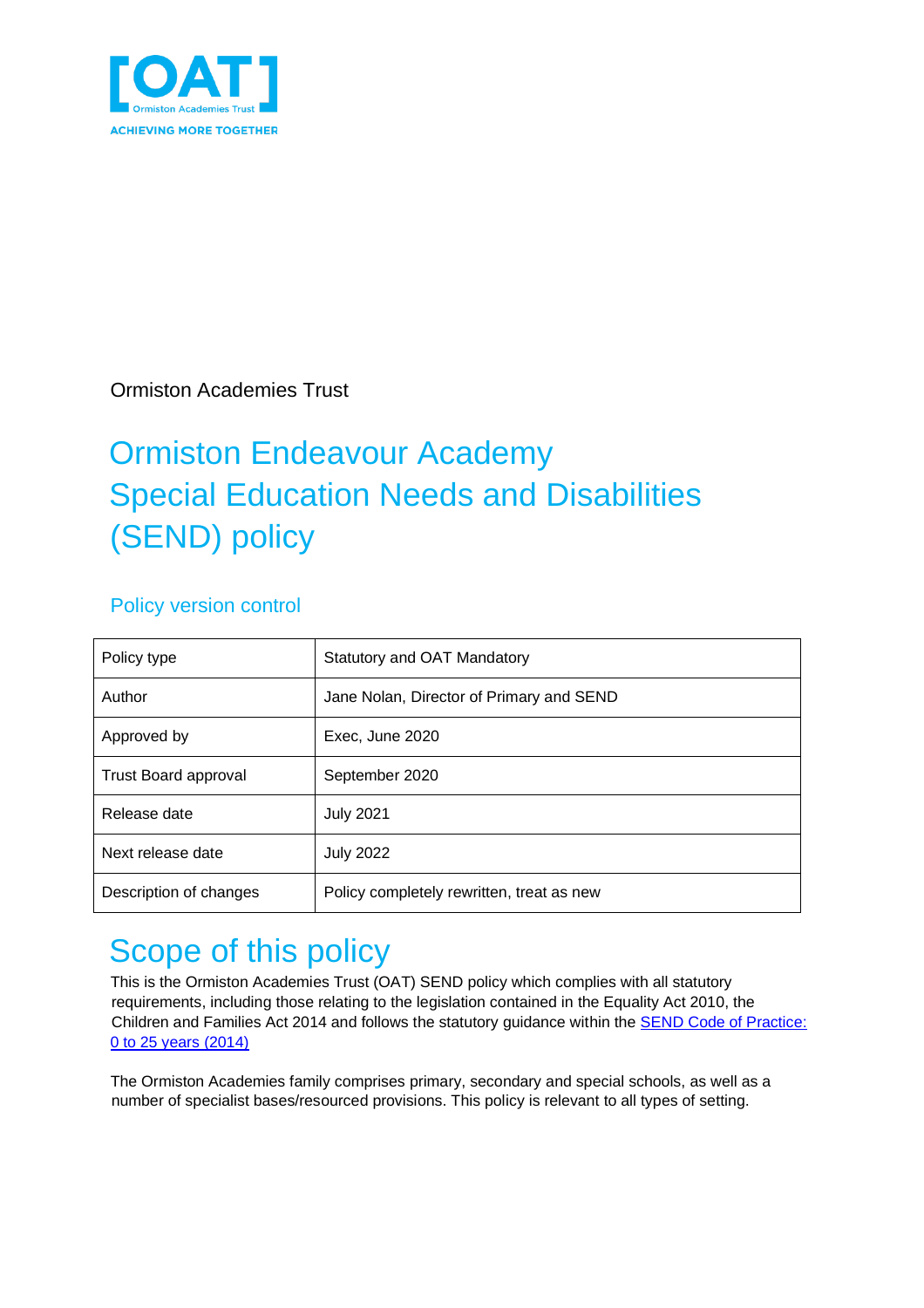

ACHIEVING MORE TOGETHER<br>In addition to the SEND policy, academies publish further details of their local SEND arrangements on their academy website. This information will always include the SEN Information Report, information on the local offer and the contact details of key staff involved in SEND provision.

See Appendix 1 for further information.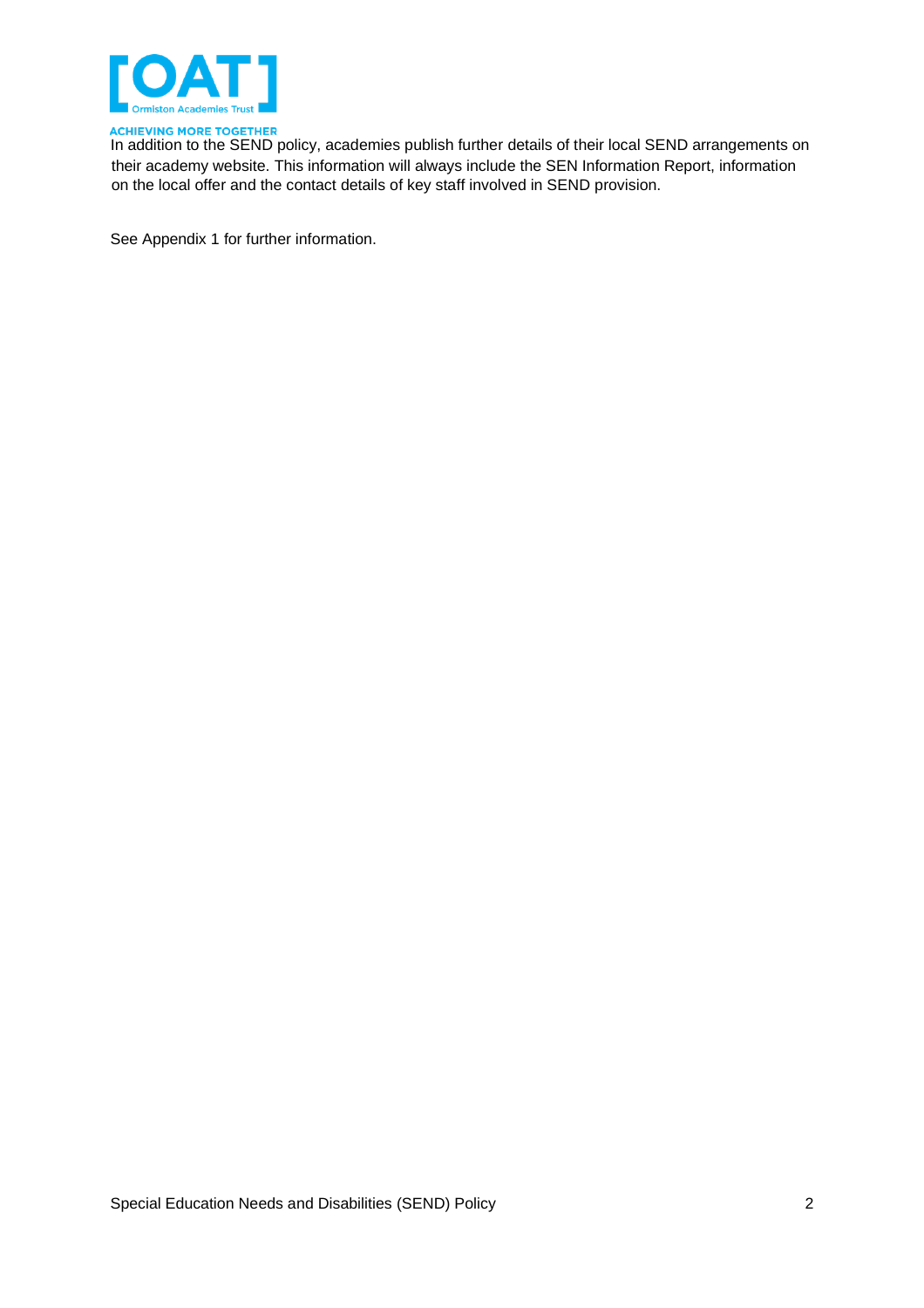

### **Contents**

| 8. Requesting an Education, Health and Care needs assessment11 |  |
|----------------------------------------------------------------|--|
|                                                                |  |
|                                                                |  |
|                                                                |  |
|                                                                |  |
|                                                                |  |
|                                                                |  |
|                                                                |  |
|                                                                |  |
|                                                                |  |
|                                                                |  |
|                                                                |  |
|                                                                |  |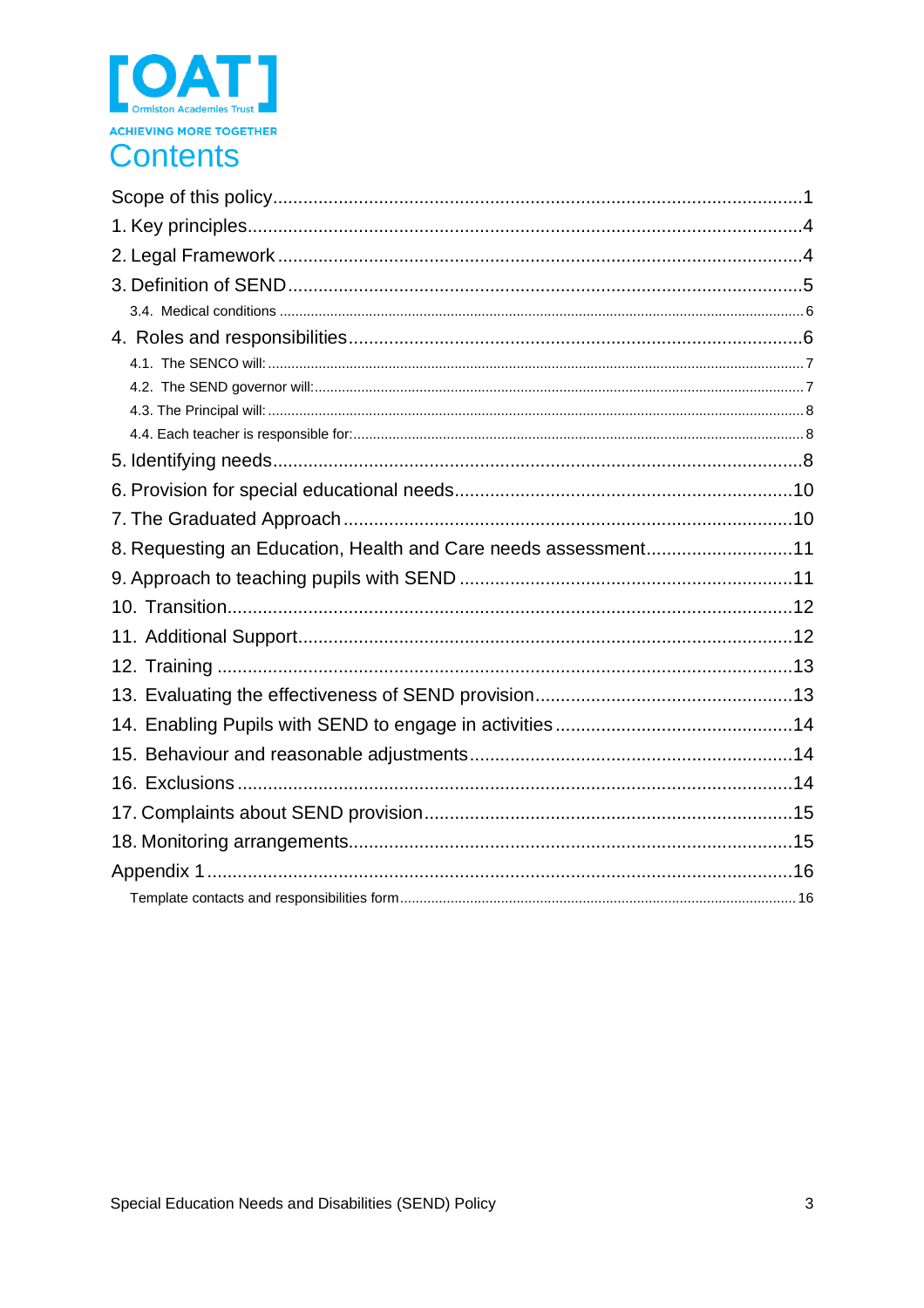

<span id="page-3-0"></span>

- therefore a key cornerstone of achieving more together.
- 1.2. Five key principles underpin OAT's approach to inclusion and provision for pupils with SEND:
	- 1.2.1. SEND is a whole school responsibility requiring everyone in school to work together to make sure that a child/young person with SEND gets the support they need
	- 1.2.2. All academies are inclusive and will make sure that they include pupils with SEND in all aspects of academy life
	- 1.2.3. Collaborations and partnerships between home and school are key to successful outcomes
	- 1.2.4. Pupils' views, needs and interests will always be considered when making decisions
	- 1.2.5. OAT academies will always seek to identify pupils' needs as early as possible and provide high quality support working in partnership with parent/carers, and outside agencies when needed

*'Inclusion and participation are essential to human dignity and to the enjoyment and exercise of human rights.'* 

(*The Salamanca Statement and Framework for Action on Special Education Needs*, 1994)

### <span id="page-3-1"></span>2. Legal Framework

2.1. This policy has due regard to legislation, including, but not limited to, the following: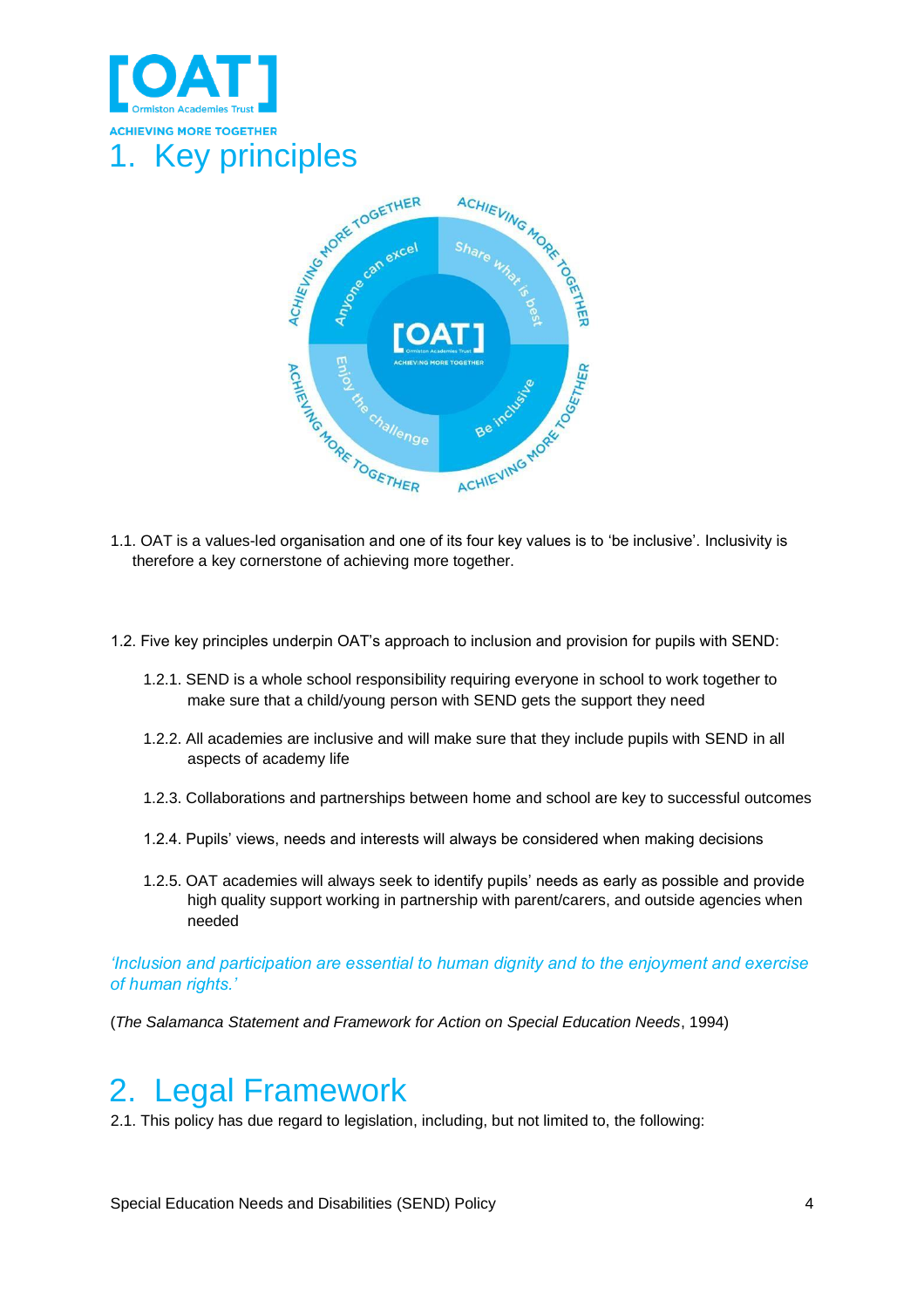

- Children and Families Act 2014
- Health and Social Care Act 2012
- **Equality Act 2010**
- **Equality Act 2010 (Disability) Regulations 2010**
- Education Act 1996
- Education Act 2002
- Mental Capacity Act 2005
- Children Act 1989
- Special Educational Needs and Disability (Amendment) Regulations 2015
- Special Educational Needs (Personal Budgets) Regulations 2014
- Special Educational Needs and Disability (Detained Persons) Regulations 2015
- Local Government Act 1974
- **E** Disabled Persons (Services, Consultation and Representation) Act 1986
- 2.2. This policy also has due regard to statutory and non-statutory guidance, including, but not limited to, the following:
- DfE (2015) 'Special educational needs and disability code of practice: 0 to 25 years'
- DfE (2015) updated 16 August 2017 'Supporting students at academy with medical conditions'
- DfE (2016) updated 2 April 2020 'Keeping children safe in education'
- DfE (2015) updated 21 February 2019 'Working together to safeguard children' DfE (2014) updated 19 September 2019 'Academy admissions code'

### <span id="page-4-0"></span>3. Definition of SEND

- 3.1. A pupil has a SEN where their learning difficulty calls for special educational provision, namely provision different from or additional to that normally available to pupils of the same age. For example, a pupil may have:
	- **EXED** A significantly greater difficulty in learning than the majority of others of the same age, or
	- A disability which prevents or hinders them from making use of facilities of a kind generally provided for others of the same age in mainstream schools

3.2. The Equality Act 2010 states that a pupil has a disability if they have:

- 3.2.1. A physical or mental impairment which has a long term and substantial adverse effect on their ability to carry out normal day to day activities
- Physical or mental impairment includes sensory impairments, such as those affecting sight or hearing
- 'Long term' means that the impairment is likely to last for the rest of a person's life or has lasted at least 12 months or the total period for which it lasts is likely to be at least 12 months . 'Substantial' means more than minor or trivial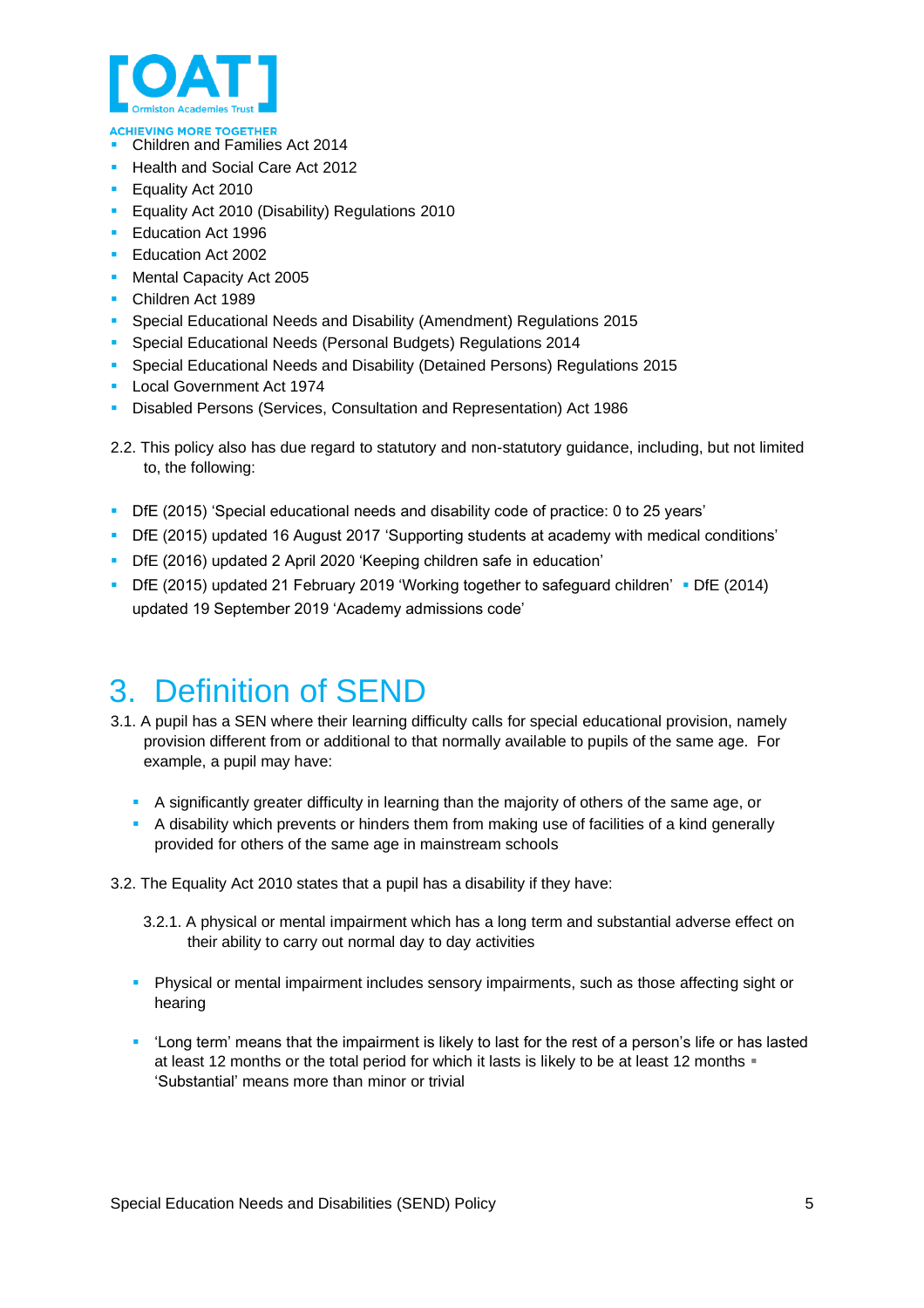

- 3.3. There are four broad areas of need outlined in the SEND Code of Practice. Pupils may have needs that overlap one or more areas and detailed assessments should ensure all needs have been identified. The broad areas of need are:
	- 3.3.1. **Communication and Interaction**: this can include speech, language and communication needs and autism spectrum difficulties
	- 3.3.2. **Cognition and Learning**: this can include moderate, severe and profound and multiple learning difficulties and specific learning difficulties such as dyslexia, dyscalculia and dyspraxia
	- 3.3.3. **Social, Emotional and Mental Health Difficulties**: this can include behaviours that reflect underlying mental health difficulties such as anxiety, depression or eating disorders. It also includes other disorders such as attention deficit hyperactivity disorder or attachment disorder.
	- 3.3.4. **Sensory and/or Physical Needs:** this can include visual, hearing or multi-sensory impairment and physical disabilities.

#### <span id="page-5-0"></span>3.4. Medical conditions

3.4.1. All academies will make arrangements to support pupils with medical conditions. Individual healthcare plans will specify the type and level of support required to meet the medical needs of such pupils. If a pupil has a medical condition and SEN, their provision will be planned and delivered in a coordinated way with the healthcare plan. Please see the Academy policy for [supporting students with medical needs.](https://endeavour.rivoagency.com/admin/wp-content/uploads/sites/8/2020/09/Supporting-Students-With-Medical-Needs-Policy-Jul-2020.pdf) 

Slow progress and low attainment do not necessarily mean that a pupil has SEN and equally, it should not be assumed that attainment in line with chronological age means that there is no learning difficulty or disability.

Persistent disruptive or withdrawn behaviours do not necessarily mean that a pupil has SEN. Assessments should be used to determine whether there are undiagnosed learning difficulties, health/medical conditions or whether causal factors such as domestic circumstances are contributing to the presenting behaviour.

Difficulties related solely to limitations in English, from pupils whose first language is not English, are not special educational needs.

#### <span id="page-5-1"></span>4. Roles and responsibilities

#### **Special Educational Needs Coordinator (SENCO)**

*The SENCO must be a qualified teacher working at the school. A newly appointed SENCO must be a qualified teacher and, where they have not previously been the SENCO at that or any other relevant school for a total period of more than twelve months, they must achieve a National Award in Special Educational Needs Coordination within three years of appointment.* 

SEND Code of practice (6.85)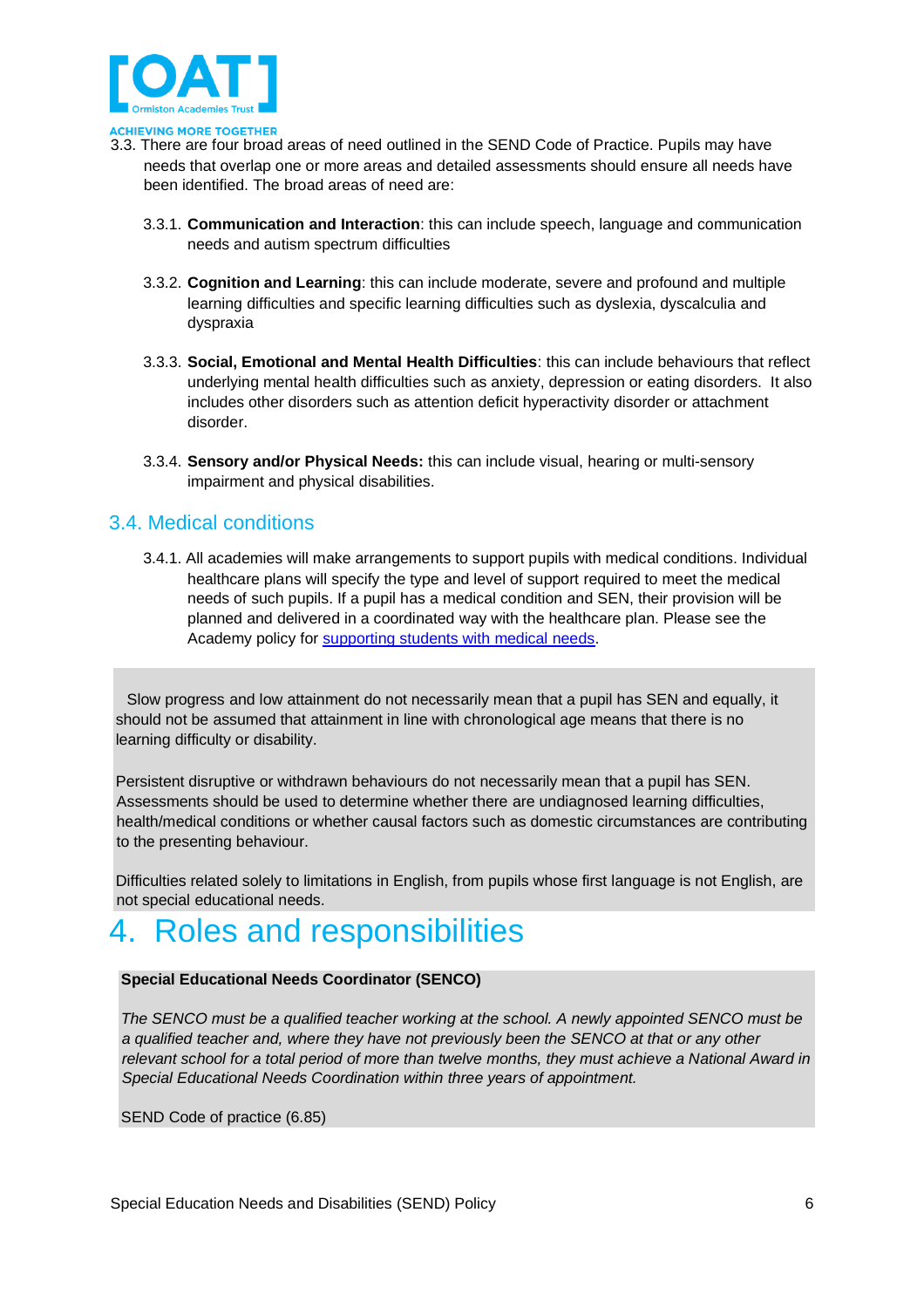

#### <span id="page-6-0"></span>4.1. The SENCO will:

- 4.1.1. Work with and be supported by the Principal or appropriate member of the senior leadership team and SEND governor to determine the strategic development of the SEND policy and provision in the academy in order to raise the achievements of pupils with SEND
- 4.1.2. Have day-to-day responsibility for the operation of the SEND policy and the co-ordination of specific provision made to support individual pupils with SEND
- 4.1.3. Liaise with the relevant Designated Teacher where a looked after pupil has SEND
- 4.1.4. Provide professional guidance to colleagues and work with staff, parent/carers, and other agencies to ensure pupils with SEND receive effective support and high-quality teaching
- 4.1.5. Advise on the graduated approach (Assess, Plan, Do, Review) to providing SEND support
- 4.1.6. Advise on the deployment of the academy's delegated budget and other resources to meet pupils' needs effectively and efficiently
- 4.1.7. Liaise with early years providers, other schools, educational psychologists, health and social care professionals, and independent or voluntary bodies
- 4.1.8. Work with the Principal and governing board to ensure that the academy meets its responsibilities under the Equality Act 2010 with regard to reasonable adjustments and access arrangements
- 4.1.9. Ensure the academy keeps the records of all pupils with SEND up to date and in line with current GDPR policies and shares information if a pupil transfers to another school or education institution
- 4.1.10. Liaise with potential next providers of education to ensure a pupil and their parent/carers are informed about options and a smooth transition is planned
- 4.1.11. Monitor the effectiveness of any special educational provision made and when appropriate secure additional services and provision
- 4.1.12. Liaise regularly with parent/carers, external agencies and the local authority to provide information on pupils' needs, provision and outcomes
- 4.1.13. Prepare and review information required by law to be published in relation to special educational needs provision

#### <span id="page-6-1"></span>4.2. The SEND governor will:

- 4.2.1. Ensure that leaders are ambitious for all pupils with SEND
- 4.2.2. Work with the Principal and SENCO to determine the strategic development of the SEND policy and provision in the school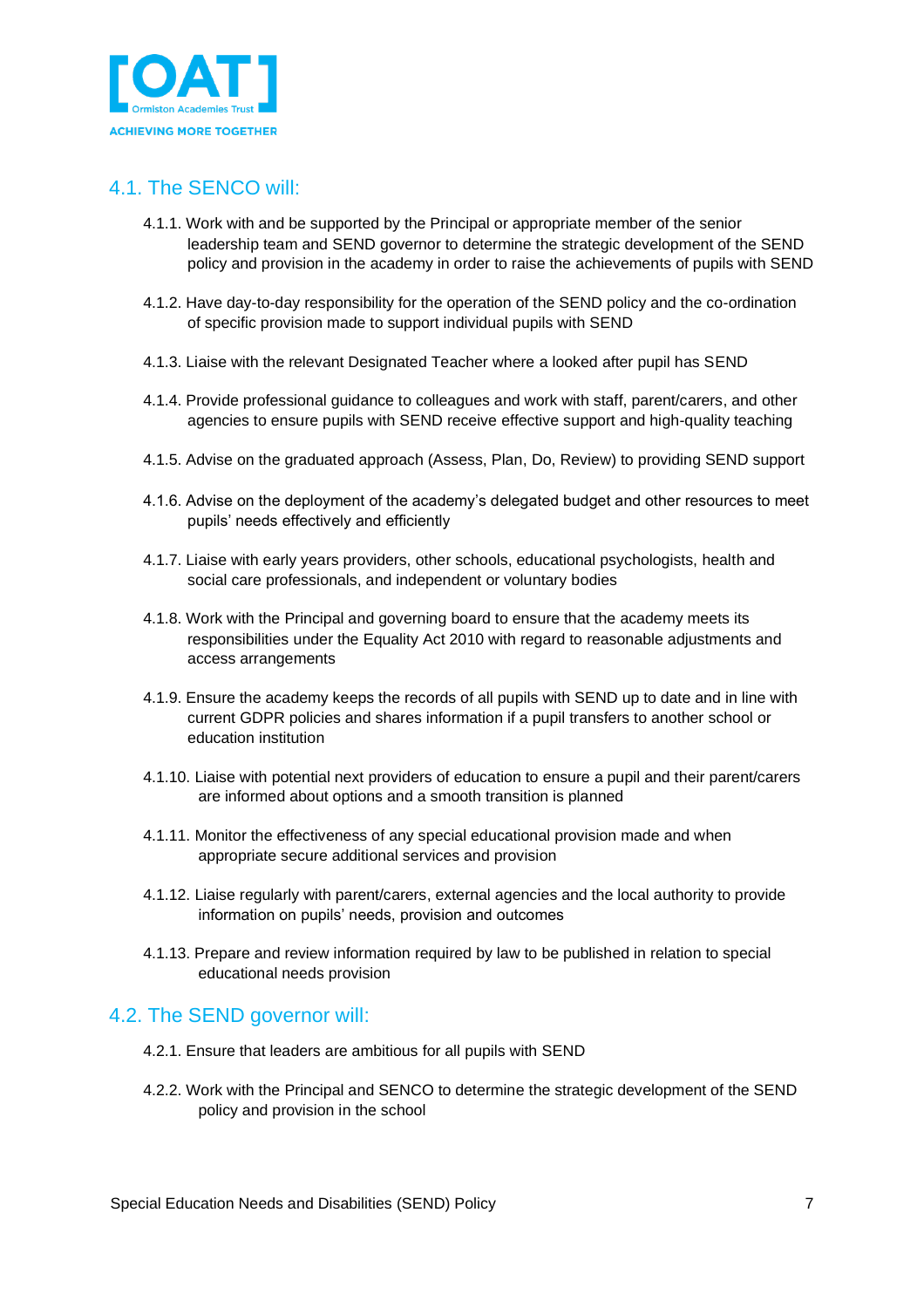

- 4.2.3. Monitor the quality and effectiveness of SEND provision within the academy and provide regular reports to the governing body
- 4.2.4. Raise awareness of SEND issues at governing board meetings
- 4.2.5. Ensure the SENCO has sufficient time and support to fulfil their role and responsibilities
- 4.2.6. Help to review the academy's SEN information report and provision for pupils with SEND
- 4.2.7. Ensure that the academy's website reflects OAT's values of inclusion and publishes an annually updated SEN Information Report and information on the local offer

#### <span id="page-7-0"></span>4.3. The Principal will:

- 4.3.1. Ensure that all staff are ambitious for all pupils with SEND
- 4.3.2. Ensure that pupils with SEND are included in all aspects of academy life
- 4.3.3. Work with the SENCO and SEND governor to determine the strategic development of the SEND policy and provision in the school
- 4.3.4. Have overall responsibility for the provision and progress of pupils with SEND

#### <span id="page-7-1"></span>4.4. Each teacher is responsible for:

- 4.4.1. Setting ambitious but achievable academic expectations and supporting pupils to achieve positive outcomes
- 4.4.2. Delivering high quality teaching and adapting the curriculum so that it is coherently sequenced to meet all pupils' needs, starting points and aspirations for the future.
- 4.4.3. The progress and development of every pupil in their class, including where pupils access support from teaching assistants or specialist staff
- 4.4.4. Working closely with any additional adults within the setting to assess, plan, do and review support and intervention for each pupil with SEND in their class
- 4.4.5. Working in partnership with parent/carers, health professionals, therapists, social workers and other providers or agencies to secure the best outcomes for pupils
- 4.4.6. Working with the SENCO to review each pupil's progress and development and decide on any changes to provision
- 4.4.7. Assessing the learning and development of pupils in line with academy policy

## <span id="page-7-2"></span>5. Identifying needs

5.1. All academies will seek to identify a pupil's needs at the earliest opportunity. Each pupil's current skills and levels of attainment will be assessed on entry, building on information from the home,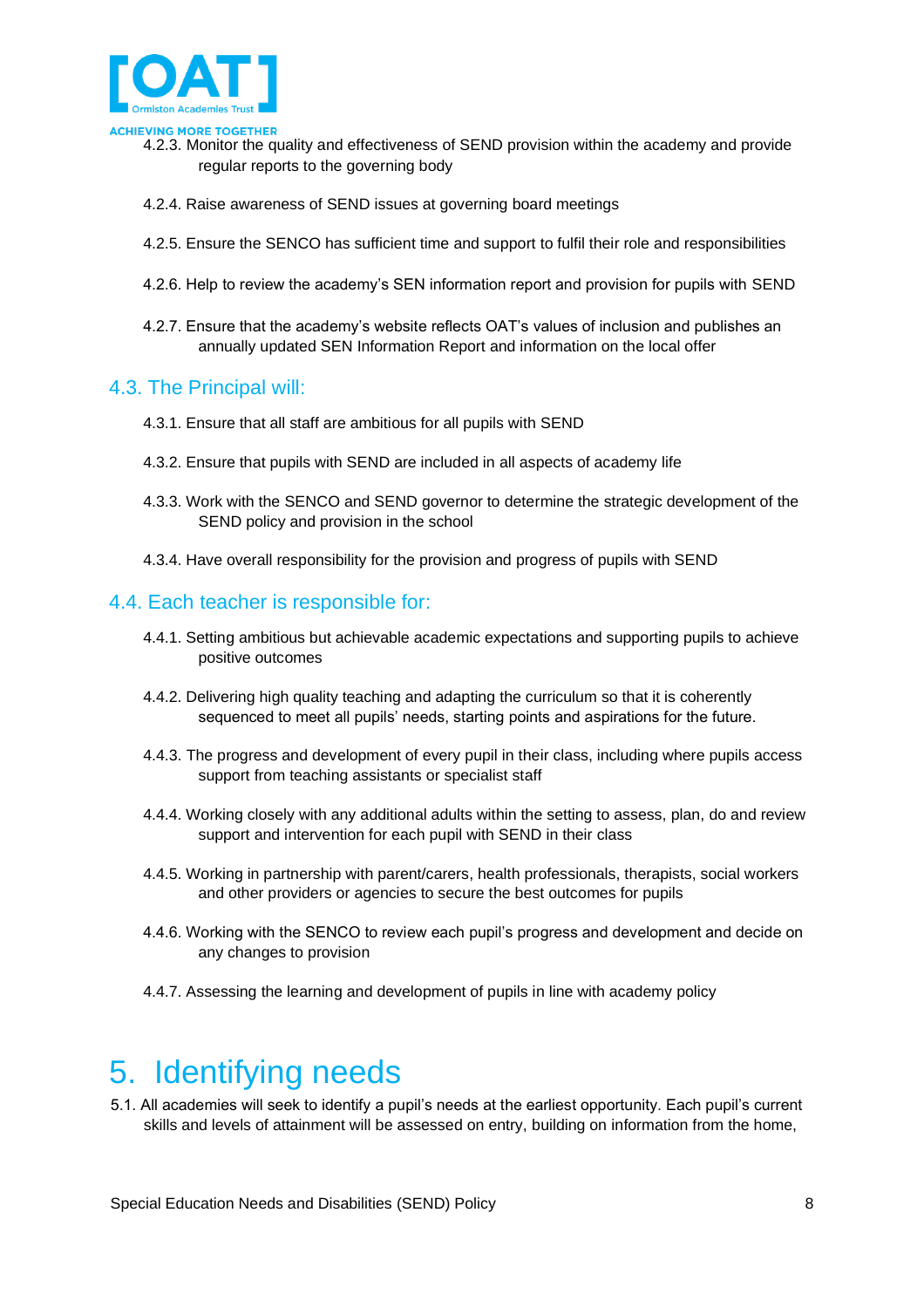

previous settings and Key Stages, where appropriate. Teachers will also make regular assessments of the progress of all pupils and identify those who need additional support or adjustments. Teachers, together with the academy's SENCO, may consider the following:

- 5.1.1. Is a pupil's progress significantly slower than that of their peers starting from the same baseline?
- 5.1.2. Does a pupil fail to match or better their previous rate of progress?
- 5.1.3. Is a pupil failing to close the attainment gap between themselves and their peers?
- 5.1.4. Is the attainment gap widening?
- 5.1.5. Does the pupil have a disability under the Equality Act 2010 that may require reasonable adjustments to be made?
- 5.1.6. Does the pupil lack progress with wider development or social needs?
- 5.2. If a pupil is not making expected progress, high quality teaching should be used to target any areas of weakness. If difficulties persist, relevant teaching staff together with the SENCO should assess whether the pupil has SEN.

*'All those who work with children and young people should be alert to emerging difficulties and respond early. In particular, parent/carers know their children best and it is important that all professionals listen and understand when parent/carers express concerns about their child's development. They should also listen to and address any concerns raised by children and young people themselves.'* 

5.3. Academy staff will work with the SENCO to consider all information about a pupil's progress and SEND Code of Practice (6.20)any information gathered from high quality and accurate assessment tools or materials. SENCOs may also need to ask for more detailed assessments to be carried out by external agencies and

professionals.

- 5.4. An early discussion will be held with the pupil and their parent/carers when identifying whether they need special educational provision. These conversations will ensure that:
- **Exeryone develops a good understanding of the pupil's areas of strength and difficulty**
- The parent/carers' and pupils' views are considered
- Everyone understands the agreed outcomes sought for the pupil Everyone is clear on what the next steps are
- 5.5. Notes of these early discussions will be added to the pupil's record and given to their parent/carers.
- 5.6. Where it is decided that a pupil does have SEN, this will be recorded in a pupil's records and the pupil's parent/carers will be formally informed that special educational provision is being made. A clear date for reviewing progress will be agreed and the parent/carers, pupil and teaching staff will be clear about how they will help a pupil to achieve agreed outcomes.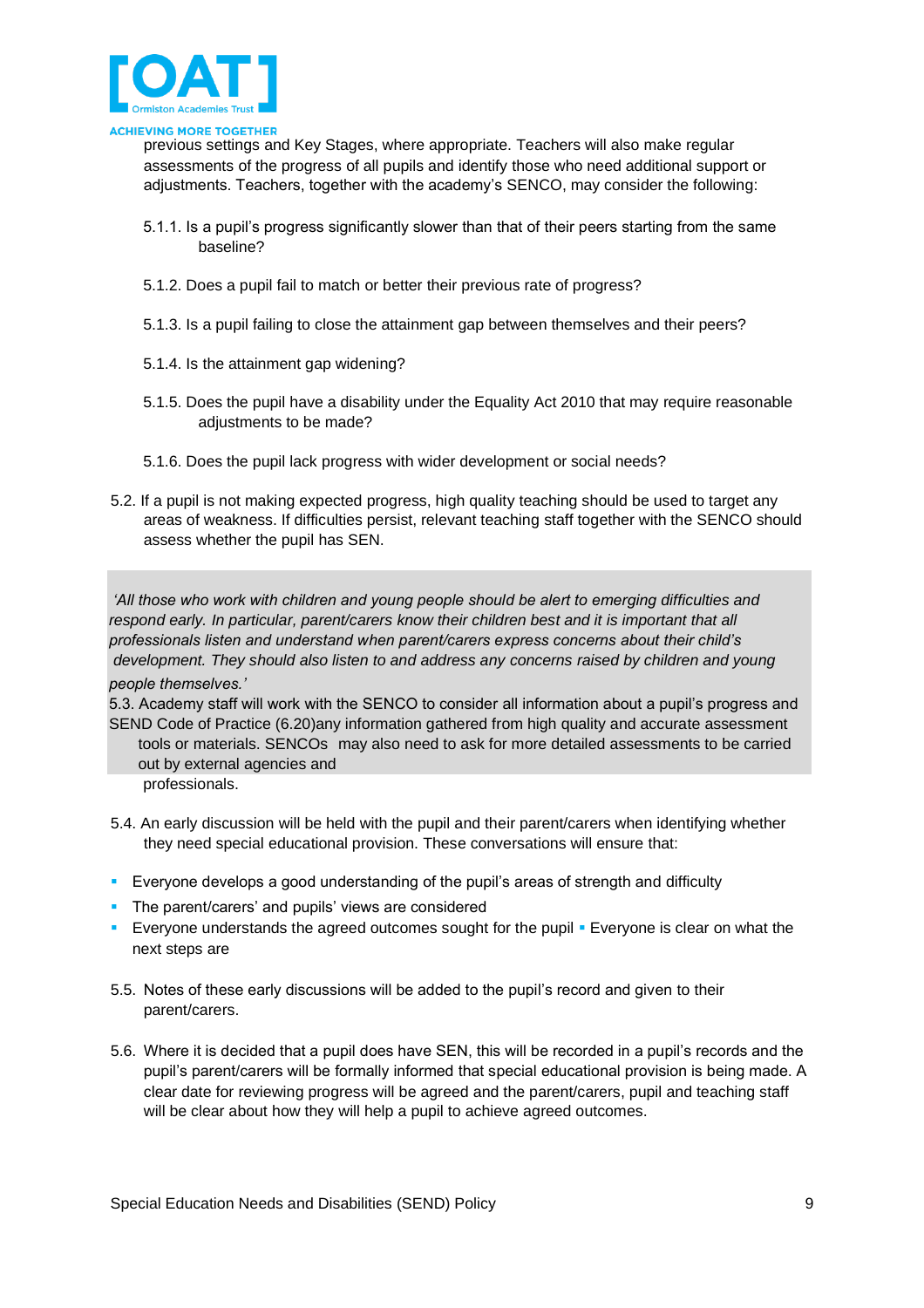

## <span id="page-9-0"></span>6. Provision for special educational needs

6.1. Where a pupil is identified as having SEN, all academies will take action to remove barriers to learning and put effective special educational provision in place. When deciding whether additional support or provision is required, the process will start with the desired outcomes, including expected progress and attainment, and the views and the wishes of the pupil and their parent/carers. SENCOs will use this to determine the support that is needed and whether it can be provided by adapting the core offer, or whether something different or additional is needed. If different or additional provision is required, all academies will follow the graduated approach.

## <span id="page-9-1"></span>7. The Graduated Approach

- 7.1. As outlined in the SEND Code of Practice (6.45-6.56), all academies will follow a four-part cycle of assess, plan, do, review which is known as the 'graduated approach'.
- 7.2. **Assess**: A clear analysis of pupil's needs will be carried out. Regular assessment of a pupil's progress and development will be carefully tracked and compared to their peers and national expectations if appropriate. Assessments will include the views and experiences of parent/carers and the pupil and if relevant, assessment and advice from external support services.
- **.** Assessments will be reviewed regularly to ensure interventions are matched to need, barriers to learning are identified and overcome and support is effective.
- 7.3. **Plan:** Where SEND support is required the SENCO with the support of relevant staff will put together a plan outlining the provision to be put in place for the pupil as well as the expected impact on progress and outcomes. This will be done in partnership with the pupil and parent/carers and all staff who work with the pupil will be made aware of the plan and the outcomes sought.
- 7.4. **Do:** The class or subject teacher is responsible for working with the pupil on a daily basis. The teacher will also liaise closely with any teaching assistants or specialists who provide support set out in the plan and monitor the progress being made. The SENCO will provide support and guidance for the teacher.
- 7.5. **Review:** The impact of the plan will be reviewed at least each term (three times a year) by the teacher, SENCO, parent/carers and pupil. This will inform the planning of next steps and feedback into the analysis of a pupil's needs.

Academies will record information at all stages of the graduated response and ensure that parent/carers are made fully aware of assessments, planned support and interventions and are given clear information about the impact of the support and interventions provided.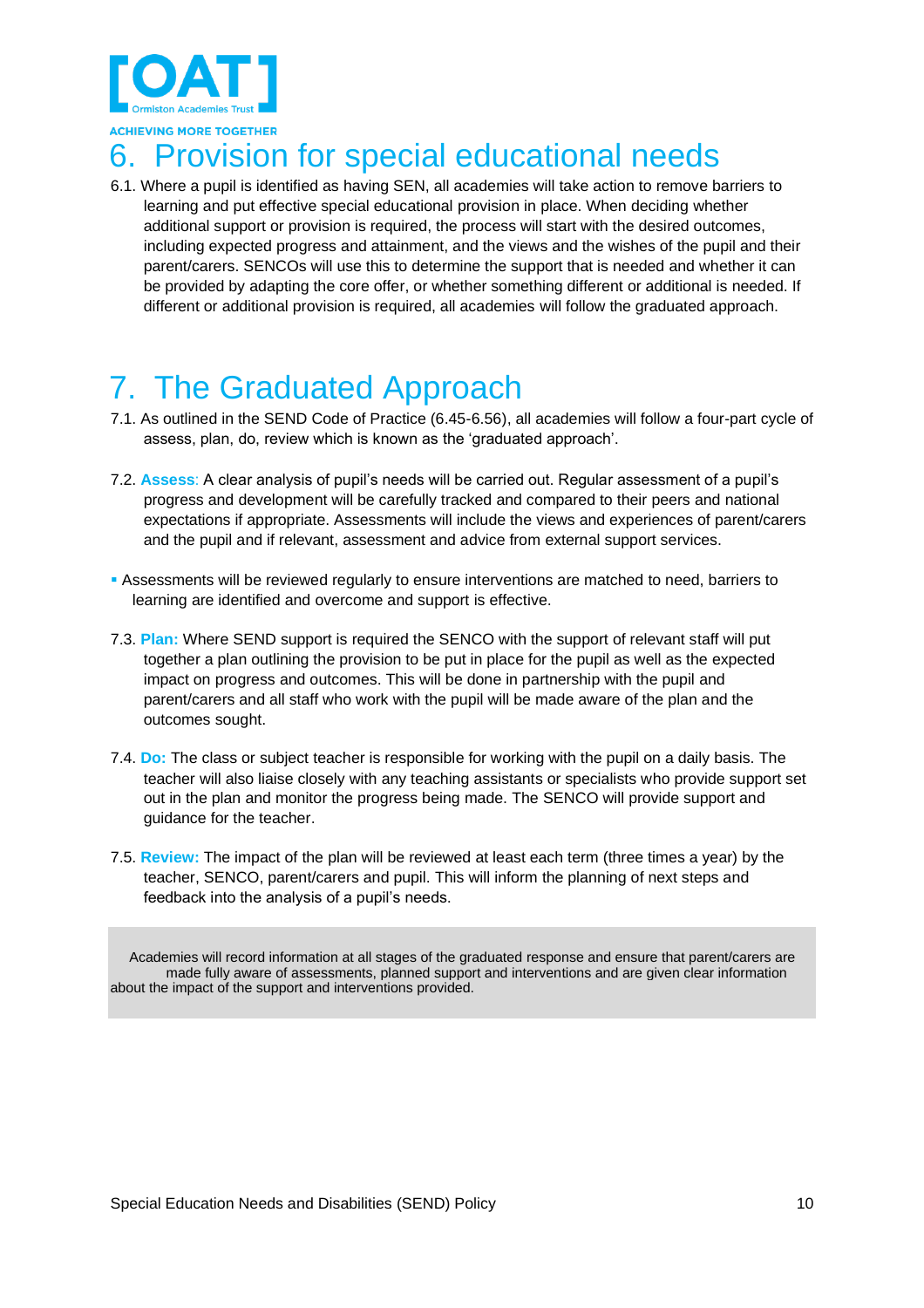

| <b>AURIEVING MORE TOGETHER</b> |               |                                                                       |
|--------------------------------|---------------|-----------------------------------------------------------------------|
| Þ.                             |               |                                                                       |
|                                | <b>Assess</b> | Assess the needs of the pupil                                         |
|                                | Plan          | Plan for adjustments, interventions and support to be<br>put in place |
|                                | <b>Do</b>     | Implement the provision                                               |
|                                | <b>Review</b> | Review the impact of the adjustments and provision                    |

## <span id="page-10-0"></span>8. Requesting an Education, Health and Care needs assessment

- 8.1. The first stage of additional or different support is called SEN Support. If, under SEN Support, a pupil has still not made expected progress, the academy and/or parent/carers may consider requesting an Education, Health and Care (EHC) needs assessment.
- 8.2. A parent/carer can make a request for an EHC needs assessment directly to the local authority. However, where possible, this should be with the knowledge and support of the academy. Similarly, where a request is made by the academy, this should be done with the knowledge and, where possible, agreement of the child's parent/carer or the young person.
- 8.3. A local authority **must** conduct an assessment of EHC needs when it considers that it **may** be necessary for special educational provision to be made for the child and young person in accordance with an EHC plan.
- 8.4. Further information on EHC needs assessments and plans can be found at Section 9 of the SEND Code of Practice.

### <span id="page-10-1"></span>9. Approach to teaching pupils with SEND

9.1. Teachers are responsible and accountable for the progress and development of all the pupils in their class. High quality teaching is always the first step in responding to pupils who have SEND. Academies will employ a variety of strategies to support the needs of pupils with SEND. These may include the following adaptations: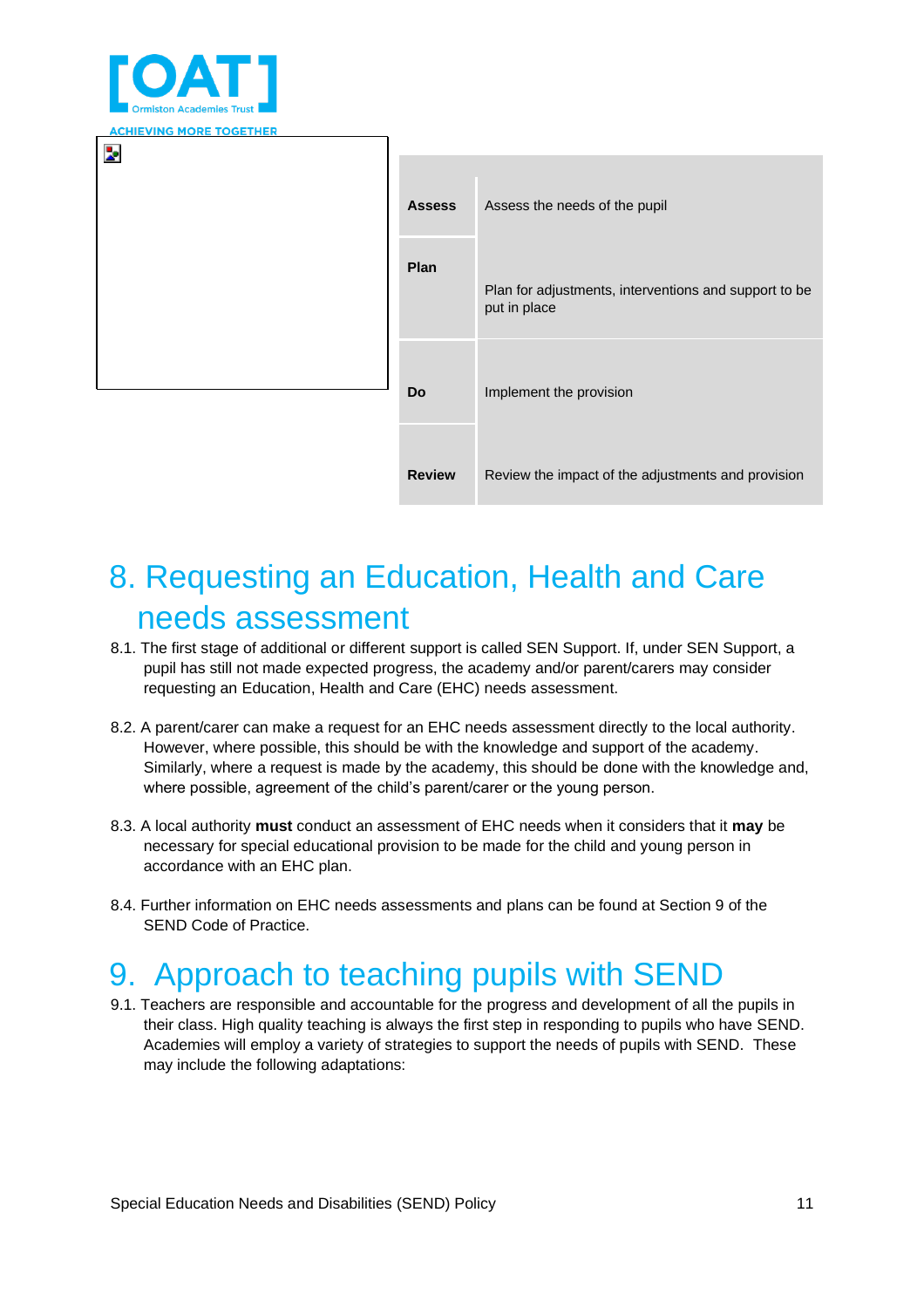

- 9.1.1. Differentiating how pupils are taught by, for example, giving longer processing times, preteaching of key vocabulary, reading instructions aloud, using 'phased learning' or interleaving (short bursts of learning and over-learning)
- 9.1.2. Adapting resources by, for example, providing writing frames or concrete maths resources known as manipulatives
	- 9.1.3. Using recommended aids, such as laptops, visual timetables, larger font or spell checkers
- 9.1.4. Providing small group or 1 to 1 interventions to focus on key skills

Any differentiation should be delivered in a way that, as far as possible, minimises the appearance of difference and maximises participation in class alongside a pupil's peers. Any removal from a

pupil's regular class or peers for individually tailored intervention should be consithe benefits weighed

against potential feelings of difference and isolation. Academies must also dered carefully and

consider what parts of the curriculum are missed in order to deliver intervention and plan for

appropriate 'catch up'.

.

- 9.2. Sometimes a pupil may benefit from the support of a teaching assistant or learning mentor. Teachers will ensure that this support focuses on developing a pupil's learning and independence rather than on task completion. Teachers will also monitor the level of support delivered and intervene at an early stage if there is a risk of over reliance or inappropriate dependency.
- 9.3. Further details on teaching pupils with SEND can be found in an academy's SEN Information Report on each academy website.

### <span id="page-11-0"></span>10. Transition

10.1. SEN support will include planning and preparation for the transitions between phases of education and preparation for adult life. All academies will agree with parent/carers and pupils the information to be shared as part of this process.

## <span id="page-11-1"></span>11. Additional Support

11.1. Academies may involve specialists to advise them on early identification of SEN and effective support and interventions. This could include educational psychologists, Child and Adolescent Mental Health Services (CAMHS), the school nursing service, specialist teachers or support services and therapists. Parent/carers will always be involved in any decision to involve specialists and all discussions and outcomes will be shared with parent/carers.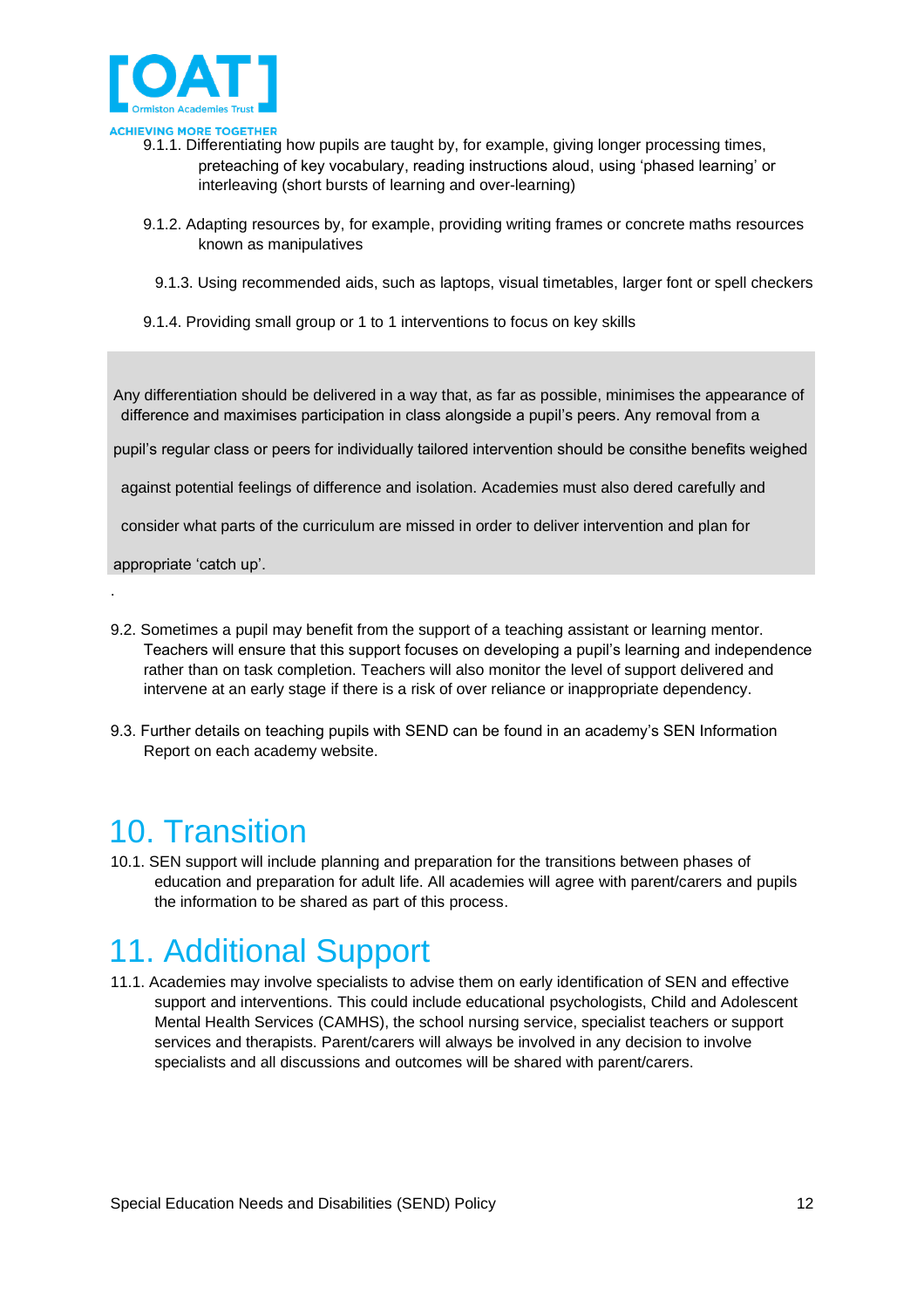

<span id="page-12-0"></span>*The SENCO must be a qualified teacher working at the school. A newly appointed SENCO must be a qualified teacher and, where they have not previously been the SENCO at that or any other relevant school for a total period of more than twelve months, they must achieve a National Award in Special Educational Needs Coordination within three years of appointment.* SEND Code of practice (6.85)

- 12.1. The SENCO is expected to attend regional and national network meetings to share good practice with colleagues and to keep up to date with national SEND developments.
- 12.2. The specific training and expertise of other school staff are listed on each academy's SEN Information Report.
- 12.3. All staff should receive regular training on SEND and this should form part of an academy's programme of continuing professional development (CPD).

## <span id="page-12-1"></span>13. Evaluating the effectiveness of SEND provision

- 13.1. Within an academy, the effectiveness of SEND provision is evaluated by:
	- 13.1.1. Regularly (at least three times a year) reviewing pupils' individual progress and attainment with parents/carers and the pupils, where appropriate
	- 13.1.2. Reviewing the impact of interventions
	- 13.1.3. Using pupil and parent/carers questionnaires and interviews to gain feedback
	- 13.1.4. Monitoring by the SENCO
- 13.2. An academy's overall SEND provision is evaluated by:
	- 13.2.1. Regular monitoring and evaluation by the SEND governor and reporting of findings to the Local Governing body
	- 13.2.2. Reporting on key performance indicators at academy Progress Boards (4-6 times/year chaired by the Regional Director or Director of Primary and SEND)
	- 13.2.3. Regular analysis of key data and performance indicators (including exclusions data) by the Director of Primary and SEND
	- 13.2.4. Academy SEND Reviews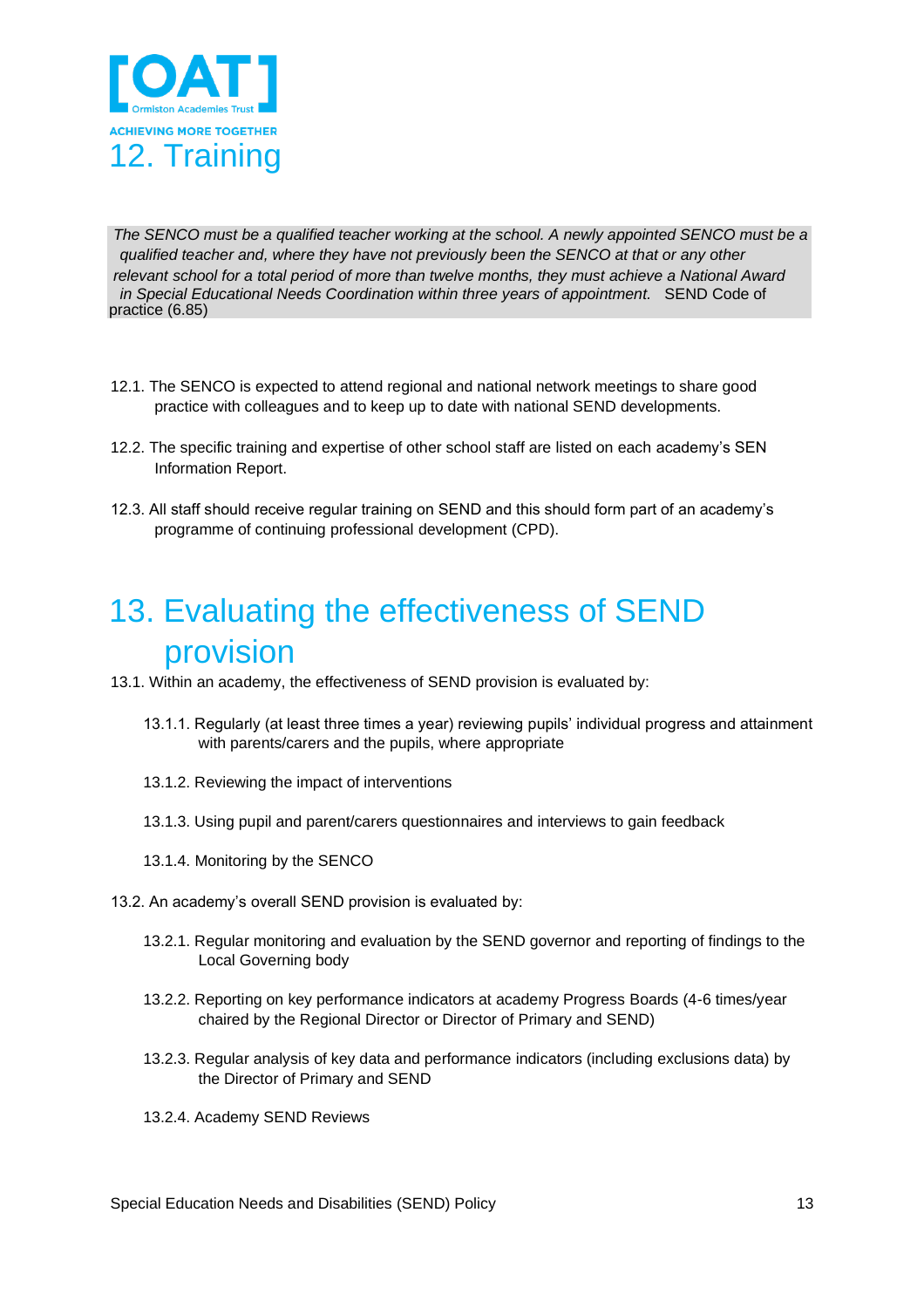

# <span id="page-13-0"></span>14. Enabling Pupils with SEND to engage in activities

- 14.1. All academies will ensure that pupils with SEND are included in all aspects of academy life, including core and extra-curricular activities.
- 14.2. The accessibility plan for each academy is published on the Statutory Information page of its website.
- 14.3. All extra-curricular activities and trips/visits are available to all pupils, including any before-and after-school clubs. All pupils are encouraged to go on residential trips. No pupil should be excluded from taking part in such activities because of their SEN or disability.

### <span id="page-13-1"></span>15. Behaviour and reasonable adjustments

15.1. The OAT Behaviour for Learning policy states that:

*We work hard to ensure that discipline is consistent across the academy so that behaviour boundaries and sanctions are clear to all and are applied fairly, proportionately, and without discrimination, taking into account special educational needs and disabilities as well as the additional challenges that some vulnerable students may face.* 

15.2. When considering the behaviour of pupils with SEND, all academies will apply the OAT Behaviour for Learning policy in a flexible manner, taking into account any reasonable adjustments which may be needed for pupils with SEND so that they are not disadvantaged by this policy. OAT does not subscribe to a 'zero tolerance' behaviour policy as it fails to take into account the need of pupils with SEND and could be deemed unlawful under the Equality Act 2010.

### <span id="page-13-2"></span>16. Exclusions

16.1. The OAT Exclusions Policy states that:

*A decision to exclude a pupil will only be taken:* 

- In response to serious breaches of the academy's Behaviour for Learning Policy; and
- If allowing the pupil to remain in the academy would seriously harm the learning or welfare of the *pupil, other pupils or staff in the academy.*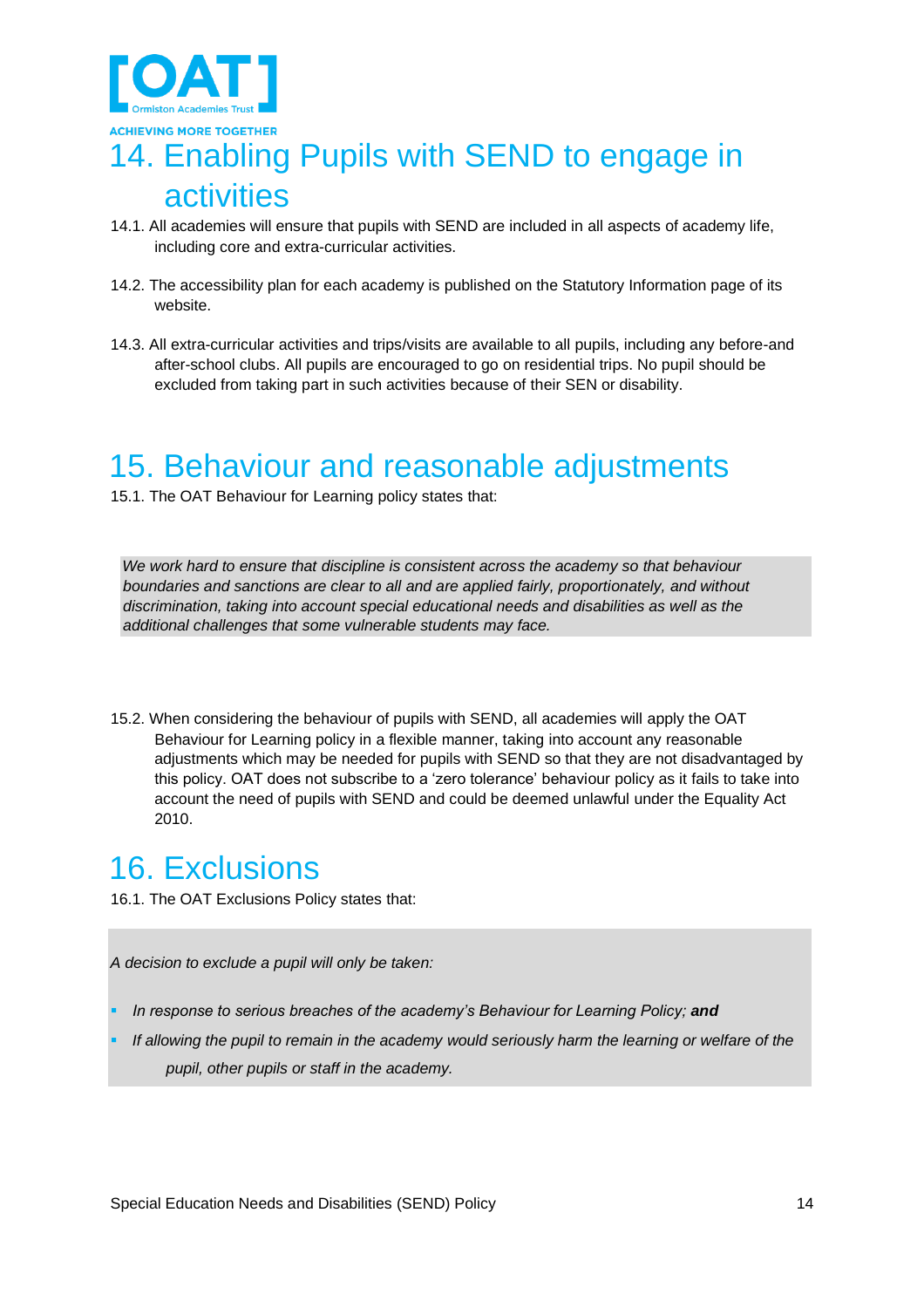

- **CHIEVING MORE TOGETHER**
- 16.2. Any unlawful exclusion of a pupil with a disability may amount to disability discrimination under the Equality Act 2010. An academy may have discriminated against a disabled pupil if they were aware of the pupil's disability, and the exclusion was because the pupil is disabled or because of something which happened because of their disability. Academies must have due regard to their obligations to make reasonable adjustments to accommodate a pupil's disability, which includes behaviour transgressions linked to a special educational need.
- 16.3. Exclusions on a fixed term or permanent basis should always be issued as a last resort. Pupils with an EHC plan require additional protections as they are especially vulnerable to exclusions and Principals should avoid permanently excluding these pupils wherever possible. Where a Principal feels there is a legitimate reason for a permanent exclusion of a pupil with special educational needs, they must ensure they can provide evidence of mitigating risk of exclusion by supporting a pupil with any recognised and/or unmet needs.
- 16.4. In all cases of a potential permanent exclusion of a pupil with an EHCP, the Principal must contact the Director of Primary and SEND for further advice prior to issuing the exclusion.

## <span id="page-14-0"></span>17. Complaints about SEND provision

- 17.1. Parent/carers with any issues regarding the SEND policy or the provision made for their child are urged to raise their concerns at the earliest opportunity. In the first instance, parent/carers should speak to their academy SENCO. If parent/carers feel their child's needs are still not being met they should make an appointment to see the Principal or SEND governor.
- 17.2. If concerns are still unresolved parent/carers may wish to use the local Information, Advice and Support Service for Special Educational Needs and Disability (see the Contacts and Responsibilities in Appendix 1 of this policy on the academy website) or engage with the procedures explained in the [OAT complaints policy.](https://endeavour.rivoagency.com/admin/wp-content/uploads/sites/8/2020/09/OEA-Complaints-Policy.pdf)

### <span id="page-14-1"></span>18. Monitoring arrangements

- 18.1. This policy will be reviewed annually (or sooner if required by statutory guidance) by the OAT Director of Primary and SEND and approved by the OAT Board.
- 18.2. The SEN Information Report will be updated annually by each academy SENCO.
- 18.3. The Responsibilities and Contacts forms will be updated by each academy SENCO as and when required.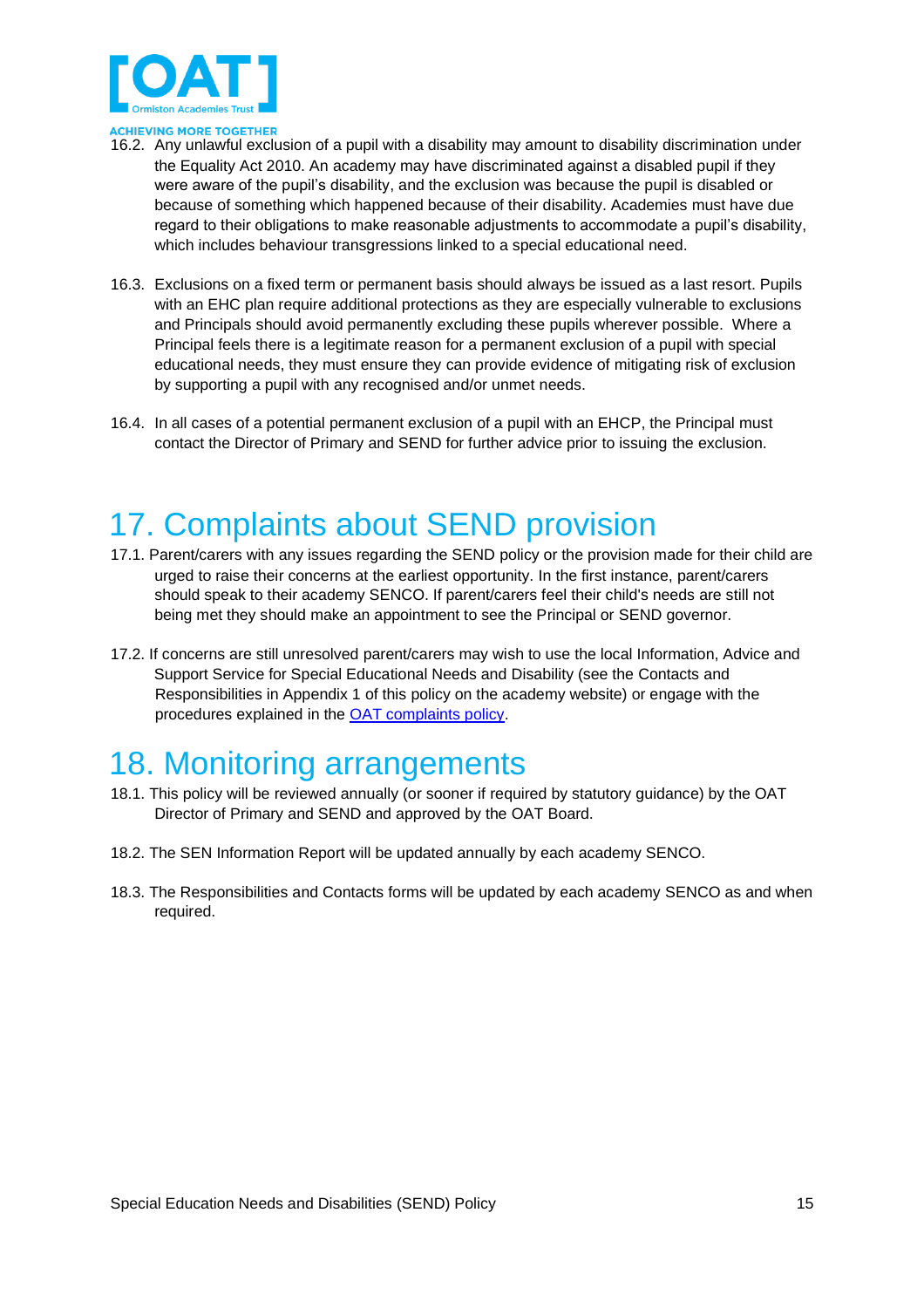## <span id="page-15-0"></span>Appendix 1

<span id="page-15-1"></span>Template contacts and responsibilities form

#### Special Educational Needs and Disability (SEND) Contacts and Responsibilities

This document should be viewed in conjunction with the *[insert hyperlink to Academy SEND Policy]* 

Last updated: [DATE]

| <b>Academy roles</b>       |                                                     |                           |  |
|----------------------------|-----------------------------------------------------|---------------------------|--|
| <b>Role</b>                | <b>Designated person</b>                            | <b>Contact Details</b>    |  |
| <b>SENCO</b>               |                                                     |                           |  |
| Principal                  |                                                     |                           |  |
| <b>SEND Governor</b>       |                                                     |                           |  |
| Other senior leader with   |                                                     |                           |  |
| responsibility for SEND    |                                                     |                           |  |
| Pastoral support lead      |                                                     |                           |  |
| Designated                 |                                                     |                           |  |
| safeguarding lead          |                                                     |                           |  |
| Designated teacher for     |                                                     |                           |  |
| looked after children      |                                                     |                           |  |
| Other                      |                                                     |                           |  |
| Other                      |                                                     |                           |  |
|                            | <b>External agencies</b>                            |                           |  |
| <b>Role</b>                | <b>Information</b>                                  | <b>Contact Details</b>    |  |
| Educational                |                                                     |                           |  |
| Psychologist               |                                                     |                           |  |
| Local SEND Information     |                                                     |                           |  |
| & Support Services         |                                                     |                           |  |
| <b>Local Authority SEN</b> |                                                     |                           |  |
| Team                       |                                                     |                           |  |
| <b>Behaviour Support</b>   |                                                     |                           |  |
| Team                       |                                                     |                           |  |
| Sensory Impairment         |                                                     |                           |  |
| Service                    |                                                     |                           |  |
| <b>IPSEA</b>               | Independent Provider of<br>Special education Advice | https://www.ipsea.org.uk/ |  |